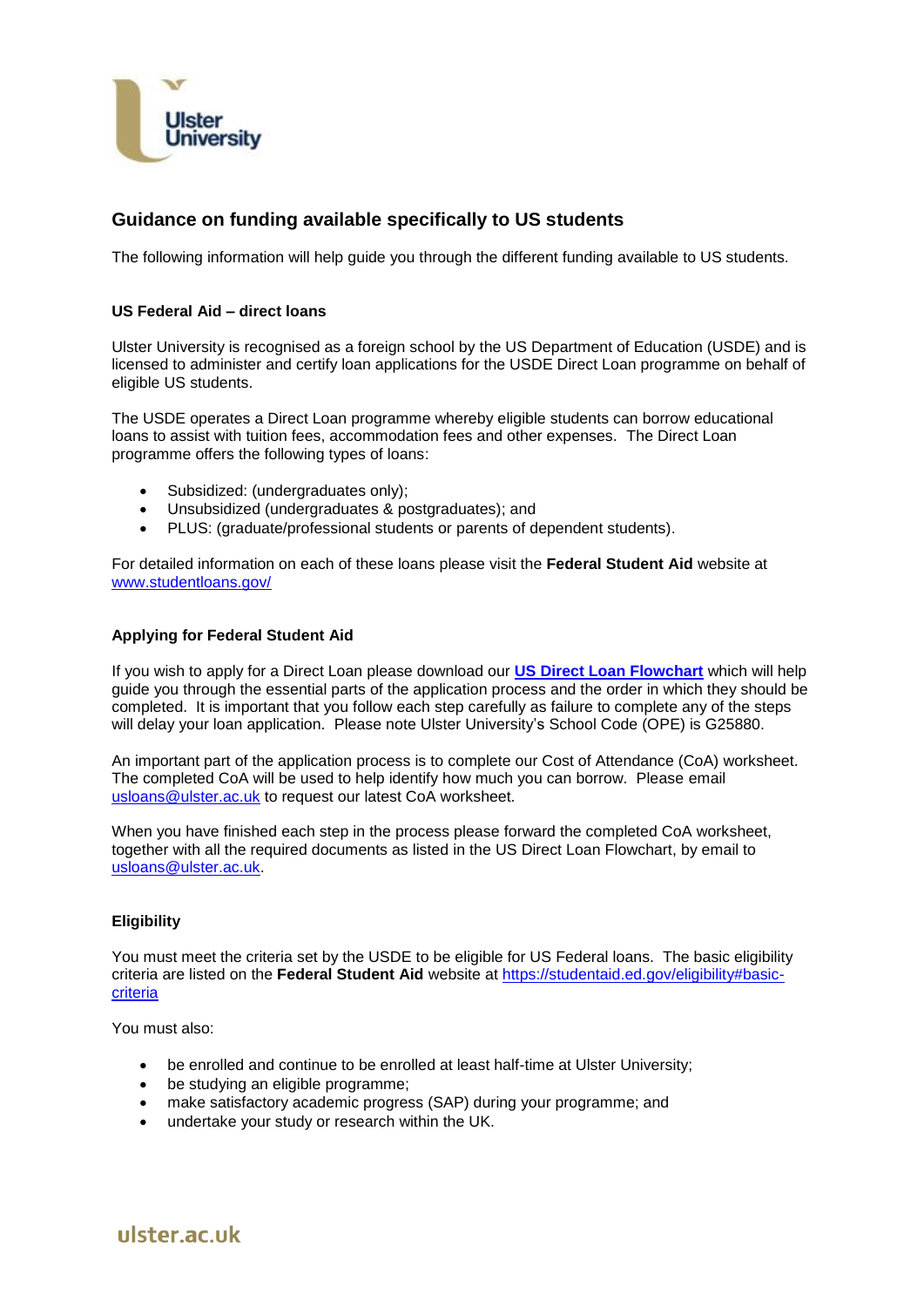

# **Courses ineligible for federal loans**

There are restrictions on the University's ability to offer federal loan funds to students on certain programmes. Ineligible programmes are those which are less than half-time, include any online element or involve distance learning. Exchange programmes at Ulster University are ineligible for US Federal Aid. Ulster University's nursing programme is also ineligible for US Federal Aid. We will advise you on whether you are on an ineligible course when you submit your loan application. Students on such programmes may be eligible to apply for a private loan.

### **Study Abroad**

Under US Department of Education regulations, loans for Study Abroad students must continue to be processed by the home university, so if you are a Study Abroad student you will need to contact the Financial Aid Office at your home university for further guidance.

# **How much can I borrow?**

The CoA and loan limits regulate how much you can borrow per academic year.

# **Cost of Attendance**

The CoA is calculated by adding the tuition fees to the estimated living costs plus any additional items that may vary by student less any scholarships or other financial aid. Please note you may borrow up to the cost of attendance only.

The University's CoA provides you with information on room rent, board (food/power/heat), books and copying, transport costs, personal costs and any other additional costs deemed essential to your study. The University sets these costs to a maximum amount which you cannot exceed. It is the responsibility of the student to indicate within the CoA how much they require in order to cover their individual living costs.

### **Loan Limits**

There is an entitlement to subsidized (undergraduates only) and unsubsidized loans which have limits depending on whether the student is dependent, independent or postgraduate. PLUS loans (ParentPLUS or GradPLUS) may be used to increase the loan to the full cost of attendance. However a PLUS loan is not an entitlement and is subject to a credit check and therefore may be declined by the USDE.

| <b>LOAN LIMITS</b>      |                                  |                           |                                |
|-------------------------|----------------------------------|---------------------------|--------------------------------|
|                         | <b>All Students</b>              | <b>Dependent Students</b> | Independent<br><b>Students</b> |
|                         | <b>Subsidized Loan</b>           | <b>Unsubsidized Loan</b>  | <b>Unsubsidized Loan</b>       |
| Undergraduate<br>Year 1 | \$3,500                          | \$2,000                   | \$6,000                        |
| Undergraduate<br>Year 2 | \$4,500                          | \$2,000                   | \$6,000                        |
| Undergraduate<br>Year 3 | \$5,500                          | \$2,000                   | \$7,000                        |
| Postgraduates           |                                  |                           | \$20,500                       |
| PLUS Ioan               | Balance up to Cost of Attendance |                           |                                |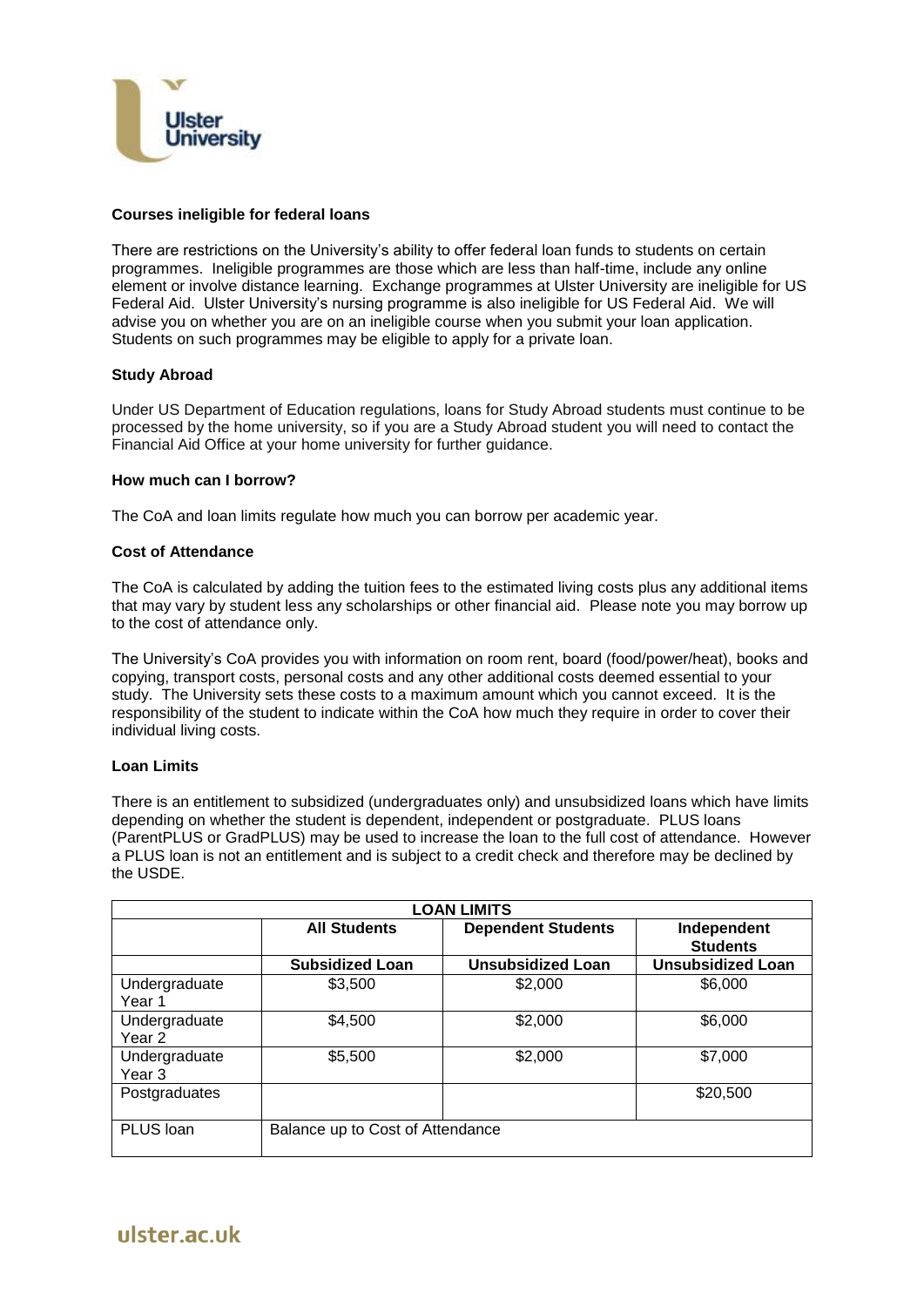

The USDE charge an origination fee on all loans and this is deducted from each disbursement. The value of the fees and the disbursements are shown in the CoA worksheet.

# **Loan Origination**

When you have completed and returned all of the documentation to [usloans@ulster.ac.uk,](mailto:usloans@ulster.ac.uk) we will proceed with the inputting and matching of all your documents on the USDE systems. Once your loan has been approved, your original loan award letter will be sent to the address indicated on your CoA. The wording and format of the award letter has been agreed with the UK Border Agency as acceptable proof of funding. The original award letter (with signature) must be available when you apply for a student visa.

### **Loan Disbursement**

Ulster University will request and draw down funding (for the payment of Direct Loans) directly from the US Treasury.

All Direct Loans originated by the University will be disbursed to students in two equal instalments. The first instalment will be issued in October and the second in February. At each disbursement the University will deduct half of your tuition fee and any remaining balance will be paid directly into your \*UK bank account. If your loan does not cover your full tuition fee you will be required to pay the shortfall yourself.

The actual GBP sterling you receive will vary as it is dependent upon the exchange rate from USD \$ to GBP £ at the time of transfer from the US to the University.

# *\* Upon arrival at the University, you will have to open a local bank account for this purpose. Any delay in opening a bank account will impact on your loan disbursement.*

Please ensure you have sufficient funds to cover your initial living costs as it can take up to two weeks after the date of your registration for approved loans to be cleared into your bank account. Should there be any delays in the approval of your loan, you will need funds for a longer period.

All disbursements are subject to the following conditions:

- you are making satisfactory academic progress;
- you are enrolled at least half time;
- you are not in the USA; and
- you have not violated any federal compliance regulations (repayment default, fraud, drugs).

# **Entrance and Exit Counselling**

All US students availing of Direct Loans are required to complete on-line entrance and exit counselling each year a loan is requested. A copy of your completed entrance counselling must be sent with all your documentation, a screenshot is acceptable. The University cannot approve your application for loan(s) if this counselling has not been completed and sent. This counselling reinforces your obligations and legal responsibilities as a borrower with respect to the receipt and repayment of your loan monies.

It is also a federal requirement that you complete exit counselling; this must be completed prior to receiving your second and final disbursement and emailed to [usloans@ulster.ac.uk.](mailto:usloans@ulster.ac.uk)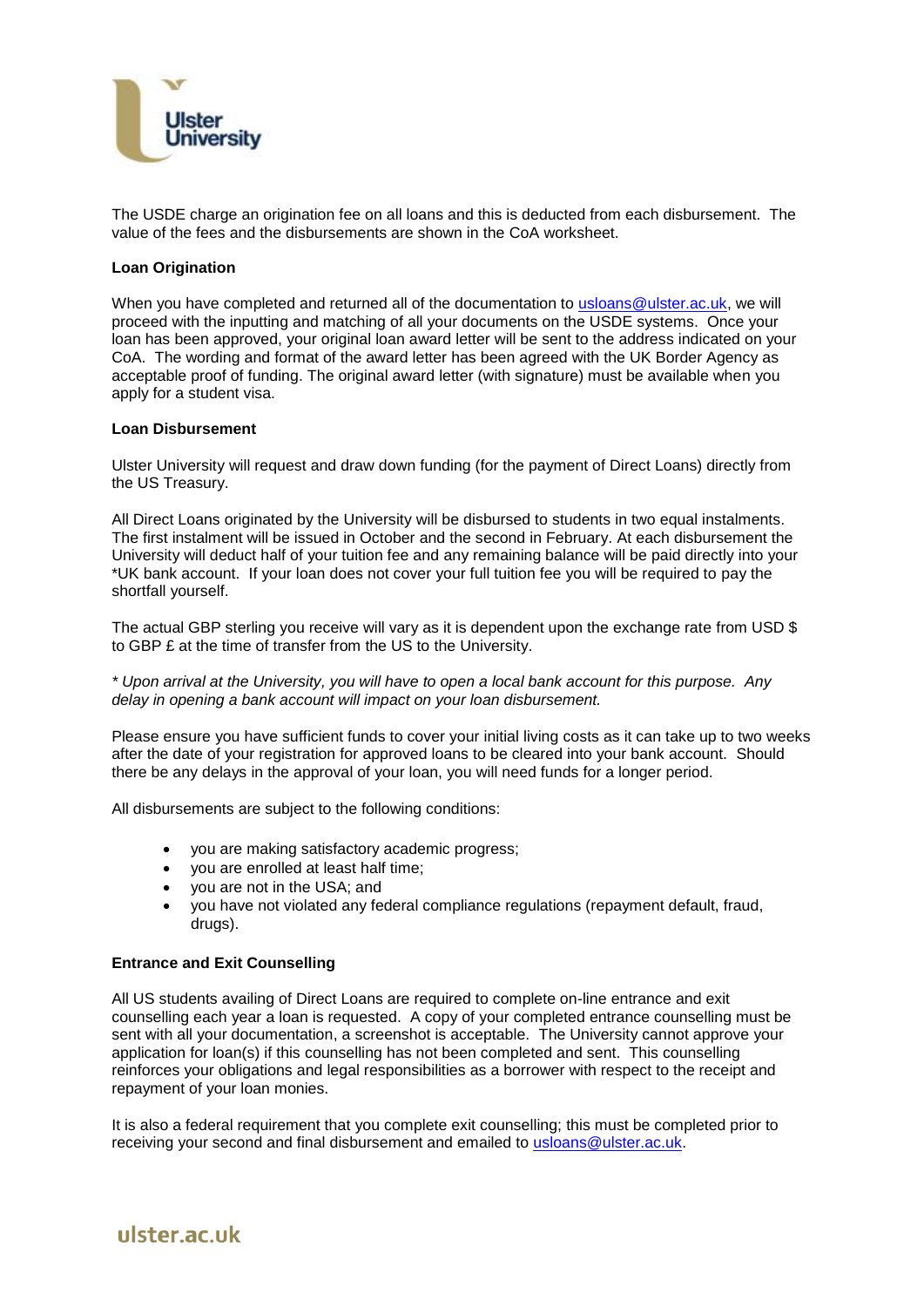

### **Satisfactory Academic Progress**

The USDE Regulations require Ulster University to ensure that all students receiving Direct Loans are making Satisfactory Academic Progress (SAP).

Each loan disbursement is subject to maintaining SAP at Ulster University and the academic progress of student will be evaluated prior to each disbursement.

For new students SAP for term 1 is met by accepting an unconditional offer to study an eligible programme at Ulster University and registration in line with the University's terms and conditions.

Please read the University's **[Satisfactory Academic Progress](http://www.ulster.ac.uk/__data/assets/pdf_file/0003/59412/SAP-Policy-2.pdf) Policy** to ensure you are aware of the US Federal Aid academic progress requirements. Satisfactory progression to retain Federal Aid is entirely separate from the academic requirements to remain on the course and does not guarantee the outcome of a student's programme.

# **National Student Loan Data System (NSLDS)**

Ulster University is required to report the details of all its federal loan borrowers to NSLDS and this data will be accessible to guaranty agencies, lenders and schools determined to be authorised users of the data system.

### **Return of Title IV Funds (R2T4)**

Title IV funds are awarded to a student under the assumption that the student will attend university for the entire period for which the assistance is awarded. When a student withdraws, the student may no longer be eligible for the full amount of Title IV funds that the student was originally scheduled to receive. Both the University and the student may be required to return at least a portion of the loan to the US Federal Loans programme, depending on the date of withdrawal.

If a student withdraws prior to completing more than 60% of the payment period (100% being from the beginning of one payment period to the next), they have not earned all their federal loans and a Return of Title IV funds calculation must be performed by the University. If a student withdraws after completing more than 60% of the payment period, they have earned 100% of the loan for that payment period.

The University uses the **[R2T4 worksheet](http://www.ulster.ac.uk/__data/assets/pdf_file/0004/59413/R2T4-worksheet.pdf)** to calculate the return of funds. Once the worksheet is completed the student receives a copy of the repayment worksheet and communication outlining the amount due to be returned.

Please note the requirements for the Return of Title IV funds when students withdraw are separate from **Ulster University's Refund Policy.** <http://www.ulster.ac.uk/finance/fees/> Therefore after the R2T4 calculation has been carried out the student may still owe funds to the University to cover unpaid institutional charges.

For further information please refer to Ulster University's **[Return of Title IV Funds \(R2T4\) Policy](http://www.ulster.ac.uk/__data/assets/pdf_file/0016/61162/Return-of-Title-IV-Funds-Policy.pdf)**.

If you are considering temporary or permanent withdrawal we strongly advise that you contact the International Business Support team at [usloans@ulster.ac.uk](mailto:usloans@ulster.ac.uk) for advice.

Please also refer to the University's student guide on **Leave of Absence and Withdrawal from a Course.** 

*[http://www.ulster.ac.uk/guide/how-to-register/enrolment-and-registration/enrolment/leave-of-absence](http://www.ulster.ac.uk/guide/how-to-register/enrolment-and-registration/enrolment/leave-of-absence-and-withdrawl-from-a-course/)[and-withdrawl-from-a-course/](http://www.ulster.ac.uk/guide/how-to-register/enrolment-and-registration/enrolment/leave-of-absence-and-withdrawl-from-a-course/)*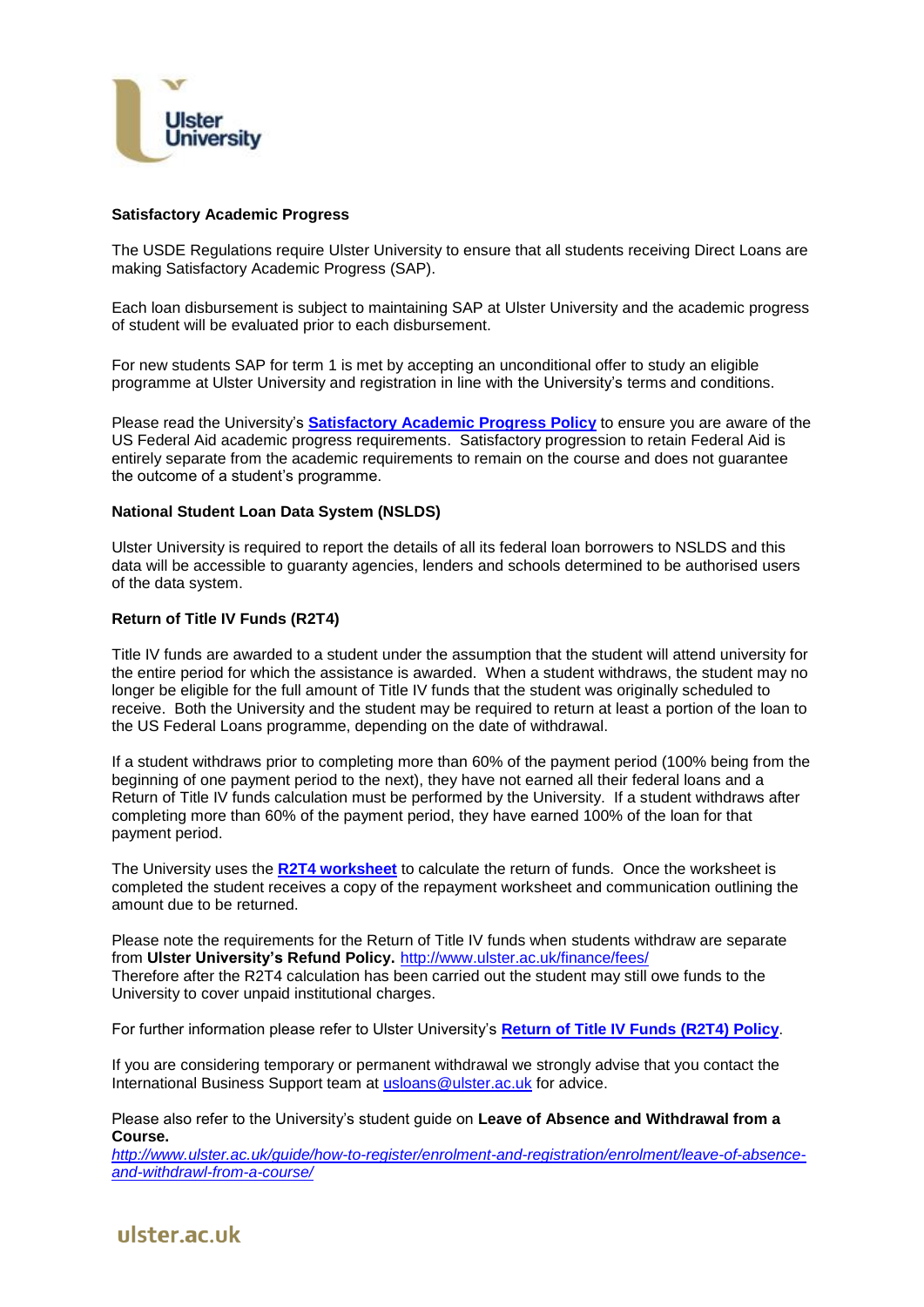

### **Loan Deferment**

If you have previous loans which need repayment deferment, you must request a deferment form from your previous loan provider and bring the completed form to the International Department for signature. Please note we are not able to sign any deferment forms until you have registered. Please also note that only students enrolled at least half-time are eligible to defer loans. Masters or PhD students who are writing up are not eligible for loan deferment, as this status has no defined hours.

### **Managing Repayment**

To help manage repayment of your federal student loan please see our list of useful links at **[Financial](http://www.ulster.ac.uk/international/pdf/2015/Financial-Aid-Information.pdf)  [Aid Information](http://www.ulster.ac.uk/international/pdf/2015/Financial-Aid-Information.pdf)**.

### **Consumer Information**

The US government requires institutions which offer federal student loans to disclose non loan related and loan related consumer information, please see our **[Consumer Information](https://www.ulster.ac.uk/__data/assets/pdf_file/0016/61171/CONSUMER-INFORMATION2.pdf)** page for further details.

# **US Private Student Loans**

We advise that you investigate US federal loans before applying for a US private student loan, as federal loans are often cheaper and most American students are eligible for them. Please note that US private loans do not enable you to borrow more funds than US federal loans. Please be aware that Sallie Mae is the only lender we are currently aware of that is willing to lend to students at a foreign school.

If you wish to apply for a Sallie Mae Loan:

- if you have not already done so you must apply online through **Sallie Mae;** <https://www.salliemae.com/>
- request our Cost of Attendance worksheet from **usloans@ulster.ac.uk** and return the completed worksheet to us indicating you are a Sallie Mae borrower.

Once your application is approved by Sallie Mae they will contact the University for verification that you are a registered student with us and that you do not exceed our cost of attendance. Sallie Mae disbursements are currently made by a co-payable cheque sent to the University for distributing to you accordingly.

For further information on Sallie Mae private loans please visit<https://www.salliemae.com/>

Please note Sallie Mae is not a preferred lender and this does not represent a preferred lender arrangement.

### **Department of Veterans Affairs – GI Bill Funding**

Ulster University is an approved Institute with the Department of Veterans Affairs for the processing of GI Bill funding. The University takes applications on a programme by programme basis. If you are a prospective student wishing to receive GI Bill funding, please contact us at [usloans@ulster.ac.uk](mailto:usloans@ulster.ac.uk) with your details.